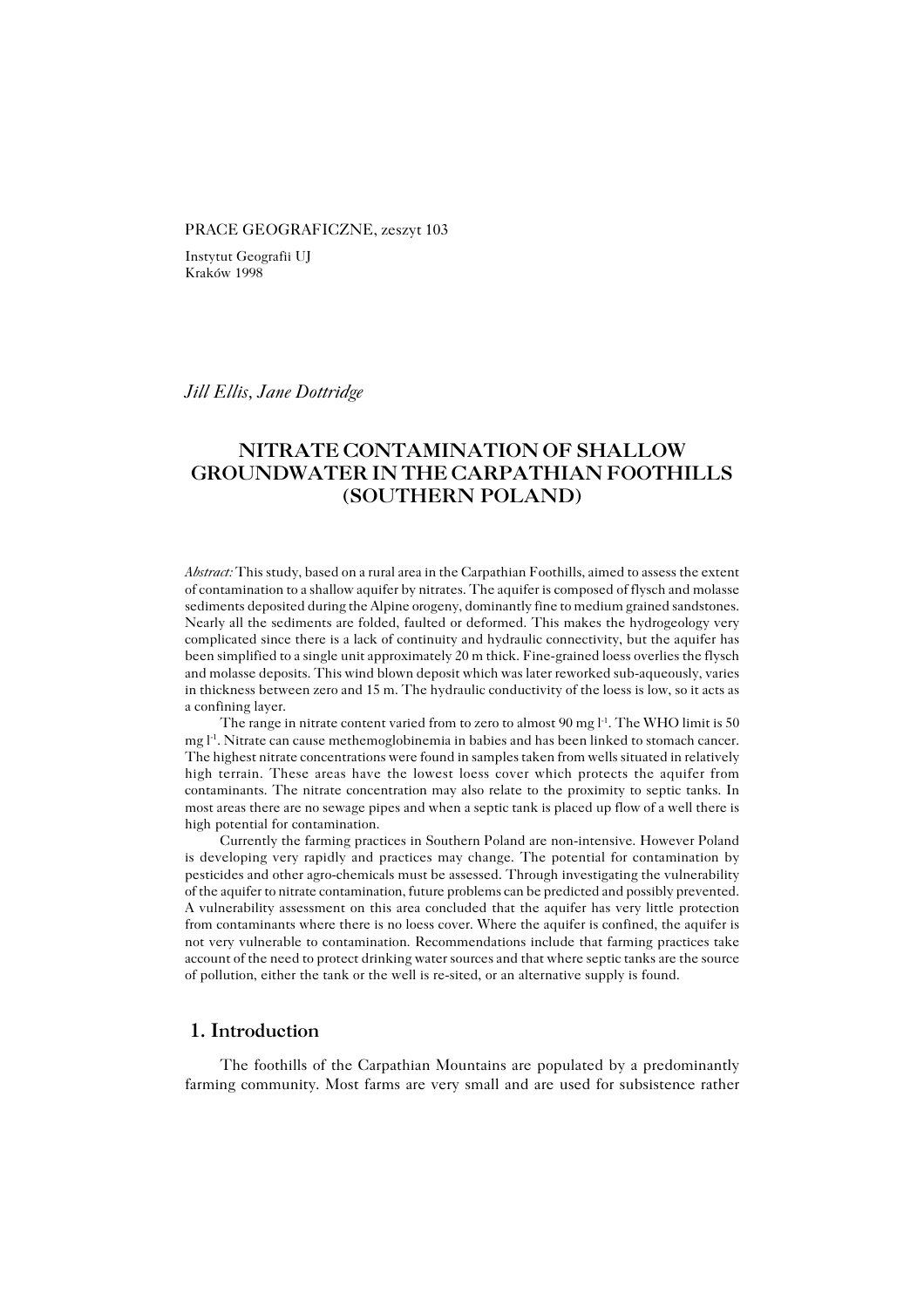

Fig.1. Position of study area.

Ryc.1. Położenie obszaru badań.

than commercial purposes. Farming methods are traditional and non− intensive, with low usage of artificial fertilizers and pesticides, thus agriculture is unlikely to provide a source of diffuse contamination to groundwater. Most households obtain water from a shallow hand dug well in their garden. In addition there are scattered public wells for those who do not have their own supply. Increasingly, piped water is available, but many people choose not to take this option because of the expense and their doubts about the quality of this water. However, the shallow wells are often dug close to potential point sources of contamination, such as septic tanks and manure heaps. Contamination from these sources is minimised by the legislation in Poland, but this legislation is not

always obeyed, and accidental leaks may occur. There is concern that, as Poland develops, more intensive farming methods may be adopted, posing a greater risk of contamination. It is important to assess the potential effects on the drinking water resources and whether current practices are already rendering the water unsafe for consumption.

The area chosen for geochemical sampling and piezometry was the Stara Rzeka drainage basin. This is located in the foothills of the Carpathian Mountains in Southern Poland, 45 km east of Kraków (Fig. 1). The catchment has an area of 22.24 km² and an elevation of between 210 and 360 m above sea level. About forty per cent of the land is forested, with the remainder used as farmland or occupied by small villages. The greatest population density (which is always fairly low) is in the valleys, with the lowest density occurring in the far west and south−east of the catchment where forest dominates. The map (Fig. 2) shows the catchment with sampling points marked.

## **2. Hydrogeological background**

The water bearing strata found in the Carpathian Foothills would not be considered an aquifer by most resource specialists, and are not included as an aquifer on the hydrogeological map of Southern Poland. The aquifer is composed of flysch and molasse sediments deposited during the Alpine orogeny. The sediments were mainly deposited as turbidites, debris flows and slumps, with some pelagic deposition. The sequence is dominated by fine to medium grained sandstones. There are also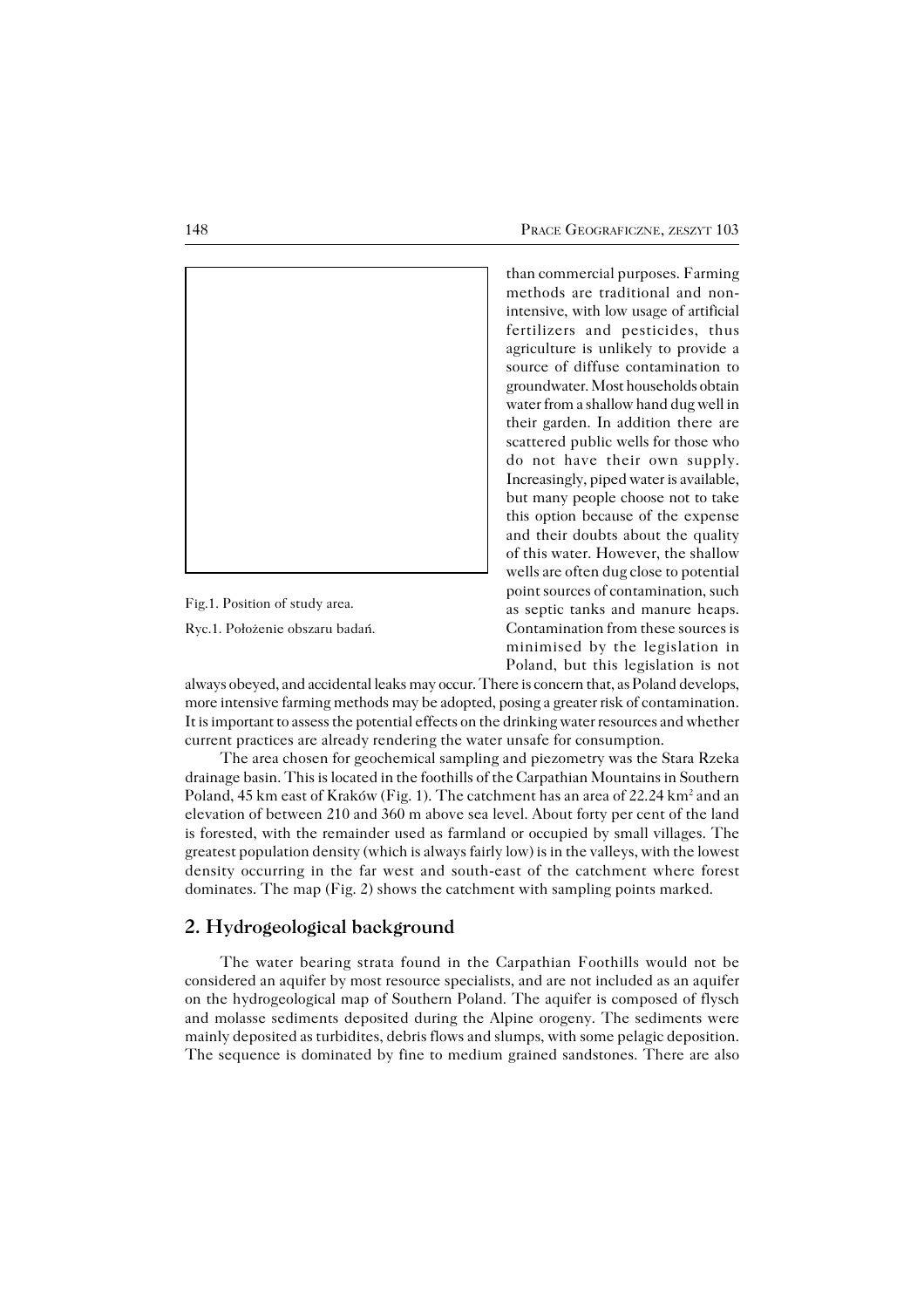Fig. 2. Site map of the Stara Rzeka catchment.

Ryc. 2. Położenie punktów poboru prób wody w zlewni Starej Rzeki.

siltstones, conglomerates and evaporites (gypsum and halite). Nearly all the sediments are folded, faulted or deformed. This makes the hydrogeology very complicated, since there is a lack of continuity and hydraulic connectivity between the small, localised aquifers. For this study, the system has been simplified, with the various stratigraphic units combined as a single aquifer unit.

The aquifer thickness varies rapidly with changes in geology and it is impossible to state the precise aquifer thickness at any point. Information gained from the householders who own and who may have even dug their well showed that wells were generally dug until hard rock was encountered and digging became impractical. Any rock too hard to dig may be considered to have limited permeability and therefore, in the absence of more detailed information, has been presumed to be the base of the aquifer. Estimates based on the information available indicate that aquifer thickness varies from about 10 to 25 m.

The hydraulic conductivity of the sediments is very variable. In the flysch, reported values range from  $10^{-4}$  to  $10^{-1}$  m d<sup>-1</sup> (Małecka and Murzynowski, 1978). Hydraulic conductivities for the Miocene molasse are probably similar or lower, because the molasse is finer grained but less well cemented. The yield from the sediments is generally low. This is due to a number of factors; in some cases because the hydraulic conductivity is low, but frequently the hydraulic conductivity is relatively high but the strata are discontinuous.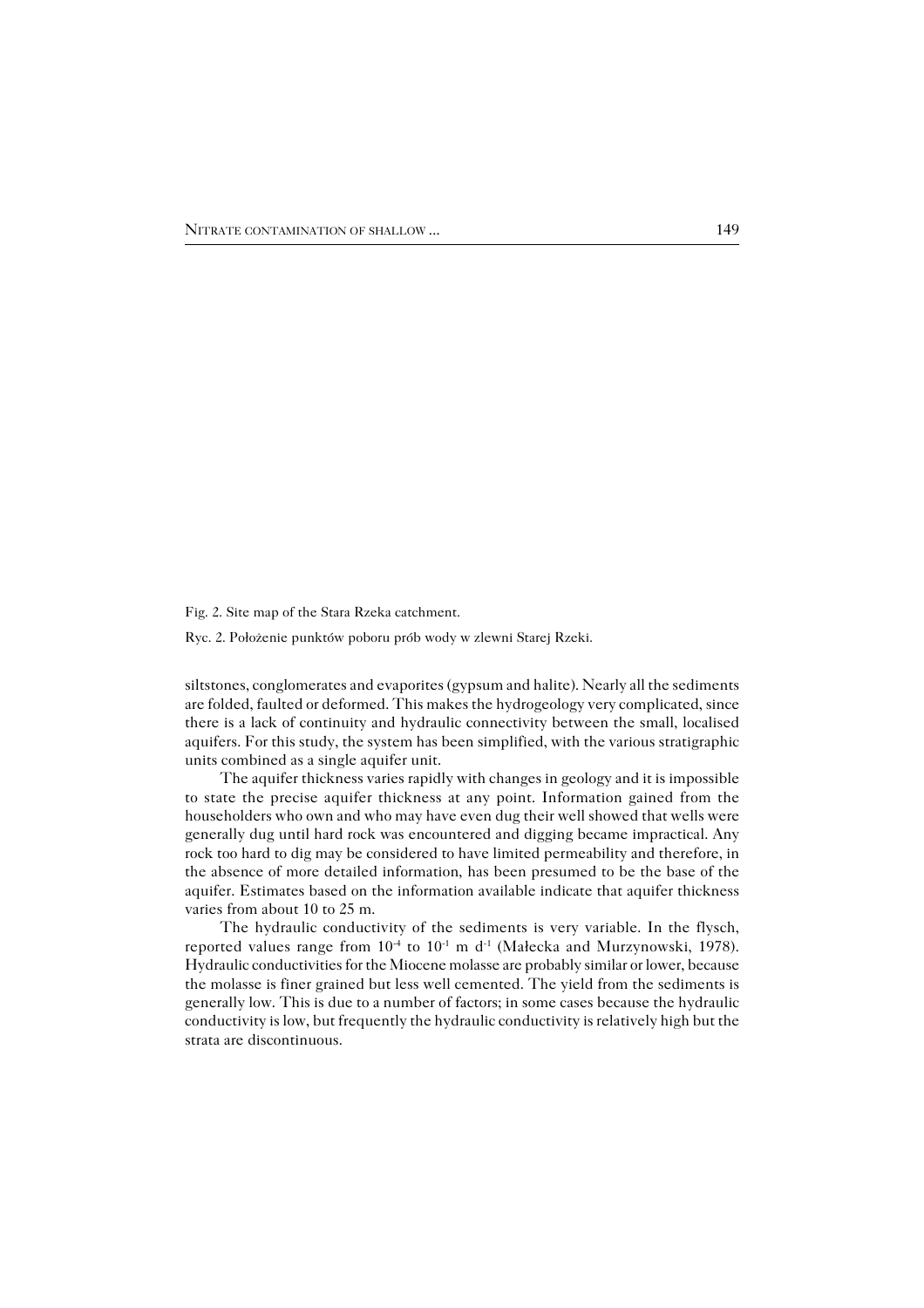Overlying the flysch and molasse deposits are loess−like sediments. These deposits probably act as a confining layer. Many of the wells investigated were seen to be overflowing, even at relatively high altitudes and the householders questioned often stated that the water in the well rose at the time of digging, indicating artesian conditions. The loess-like sediments have low hydraulic conductivity (around 10<sup>-3</sup> m d<sup>-1</sup>), principally due to fluvial reworking after deposition. The thickness of this confining layer varies from 0 to 15 m, being thicker in low lying areas.

The average depth to water, based on measurements at 70 sites was 3 m. Excluding springs, which may originate from shallow throughflow rather than true groundwater, the mean depth to water is 3.4 m.

### **3. Nitrates in groundwater**

There are a number of possible sources of nitrates to the aquifer. These include fertiliser application (including manure) to arable land, discharges from septic tanks, leaks from sewage pipes and ploughing. In Southern Poland, farming methods are non−intensive and there is little application of artificial fertilisers, although a limited quantity of manure is used. There are almost no sewage pipelines in use since most houses have a septic tank. The septic tanks are likely to be a source of contamination to the aquifer, particularly when they are badly installed, old or leaky.

It is important to protect groundwater from nitrate sources because nitrates are extremely soluble, and are commonly not attenuated in the soil or unsaturated zone. In addition, nitrates are relatively stable, have low adsorptivity and high migration capacity. This is particularly true in karst and fractured rock aquifers where transport velocities are usually relatively high (Walther, 1991). Where transport velocities are low, nitrate levels are more likely to be lowered by bacterial decomposition. Nitrate contamination is a particular problem in shallow phreatic aquifers where the distance from source to abstraction point can be very short.

Nitrogen sources from septic tanks are mostly in the form of ammonium−nitrate (75−80%) with organic nitrogen making up the remainder (Hantzsche and Finnemore, 1992). Nitrification below the tank is very efficient at converting these nitrogen sources to nitrates, particularly in a well aerated soil. Some nitrate may be taken up by plants or microbes in the soil but these are considered to be insignificant nitrate sinks (Lance, 1972). Denitrification occurs where the soil has high organic carbon, high moisture and high pH.

#### **4. The nitrate controversy**

Nitrate is considered dangerous in drinking water because it can cause methaemoglobinemia (blue baby syndrome) where the concentration of nitrate is greater than 50 mg l<sup>-1</sup>. This condition is occasionally fatal. There are also concerns that excessive nitrates in drinking water may cause stomach cancer. Some children exposed to high levels of nitrates have slower reflexes and may have slightly retarded bodily growth (Terblanche, 1991). Nitrate in itself is not poisonous but is converted to nitrite in the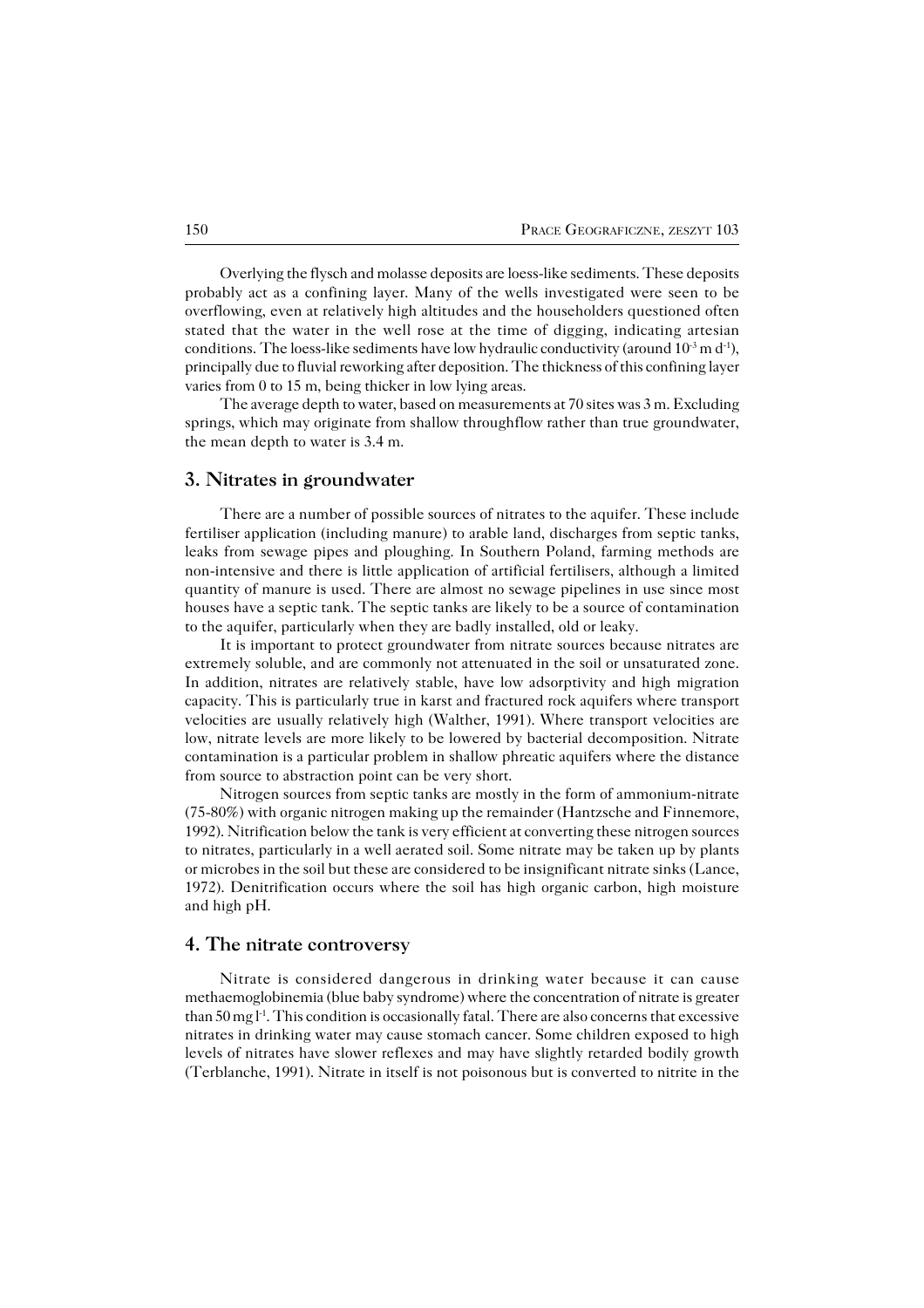stomach by faecal organisms. Nitrite can then act as an oxidising agent on haemoglobin, creating methaemoglobin which inhibits the oxygen carrying capacity of the blood. Infants are particularly susceptible to this effect because foetal haemoglobin is more readily oxidised (Kross et al., 1992). Nitrites are suspected of causing stomach cancer by reacting in the stomach with amines and amides to form nitrosamines and nitrosamides which are causative agents for gastric cancer (Dahab et al., 1994). Nitrites are known to cause stomach cancer in rats, but whether this data can be extrapolated to humans is questionable.

Finally, in the midst of the controversy on whether nitrates are harmful or not, new evidence suggests that nitrates in the diet may have a beneficial role. Nitrites in the acidic environment of the stomach are broken down to nitric oxide gas. This gas, in combination with the hydrochloric acid naturally occurring in the stomach, is highly effective in destroying harmful bacteria such as salmonella and shigella (Bonner, 1996). So nitrates in water may actually protect the body against infection.

# **5. Sampling**

Approximately fifty samples were collected from wells, springs and streams. The groundwater samples were collected from shallow, large diameter hand dug wells, which are used mainly for domestic purposes plus occasional farm uses. Some of the wells have small submersible pumps but frequently there is only a bucket on a chain. Although ideally three well volumes should be expelled from the well before sampling, this was not feasible with only a bucket and chain in wells with large volumes. Even when there was a pump, purging the well of tens of cubic metres would have emptied the well and left the household with no water for at least a day. This meant that in several cases the water sampled was not in equilibrium with the aquifer. In many locations however, where a pump was in regular use, it was reasonable to assume that the well had been recently purged. In any case, since the water is being assessed for drinking purposes, it is relevant to know the composition of the water in the state in which it is usually consumed.

Sampling points were chosen to cover as large an area in as much detail as was practically possible. The sampling programme was constrained by the distribution of wells, but where there were no settlements, springs were sampled instead. Often samples were taken linearly along a flowpath in an attempt to asses how the chemical composition of the water changes. In order to quantify the piezometry as accurately as possible, the depth to water was measured in 21 extra sites, along with the electrical conductivity.

## **6. Piezometry**

The topography of the catchment was overlain by a contoured plot of measured water levels in the wells (Fig. 3) to compare elevation with piezometry. The map clearly shows that the hydraulic gradient is controlled by topography. Flow directions are towards the north−east of the catchment, consistent with the surface flow of the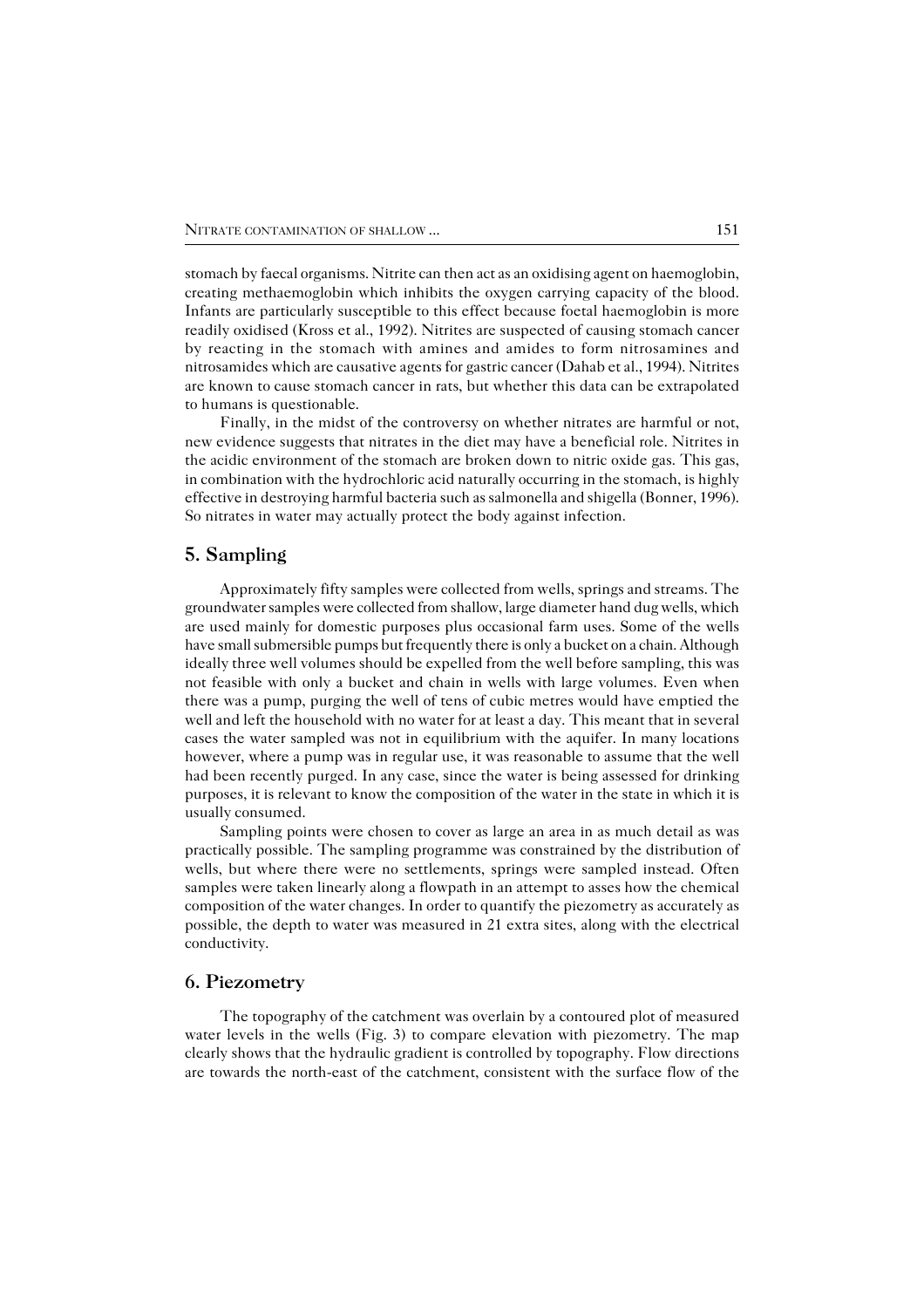Fig. 3. Plot of approximate piezometry with elevation.

Ryc. 3. Przybliżone położenie zwierciadła piezometrycznego na tle hipsometrii terenu.

Stara Rzeka. The mean hydraulic gradient from the west to the north−east is 0.01 and 0.03 from the south−east to the north−east. Approximately, if a hydraulic conductivity of 6 m d<sup>-1</sup> an effective porosity of 3 % is assumed, then the groundwater velocity is 4 m d<sup>-1</sup>:

$$
v{=}\ \frac{K\ i}{n_e}
$$

From Darcy's Law : Q = K A i where:  $Q =$  flow  $m^3 d^{-1}$ K = hydraulic conductivity, m  $d^{-1}$ A = cross sectional area perpendicular to flow,  $m^2$ i = hydraulic gradient (dimensionless)  $v=$  velocity, m  $d^{-1}$  $n_e$  = effective porosity (dimensionless).

The piezometry is strongly controlled by topography, partly due to the relatively low permeability of this aquifer and also because most of the recharge infiltrates through the hills rather than the valleys. These factors create a hydraulic gradient from the hills in the west and south−east to the north−east. Where the loess is present, it acts as a confining layer. Using the calculated velocity of 4 m d<sup>-1</sup> and the catchment length of 10 km, it is estimated it would take 6.8 years for water to completely flush through the catchment.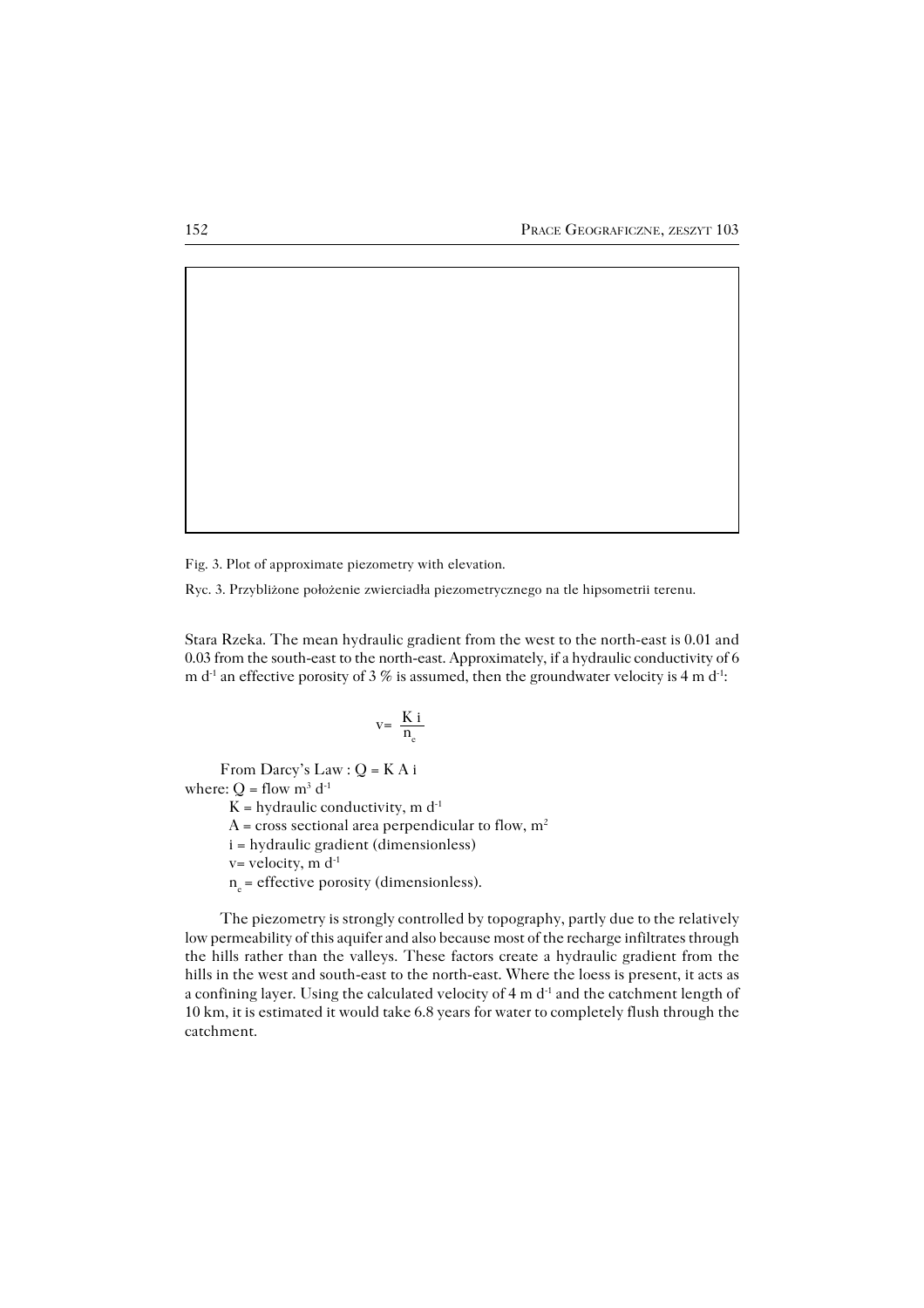# **7. Nitrate Distribution**

Nitrate concentrations show a very wide range from 0 to almost 90 mg l<sup>-1</sup>. Nitrate concentration does not correlate with any other chemical species. This is primarily because almost all nitrate input is from anthropogenic sources.

A map of nitrate distribution and piezometry was constructed (Fig. 4). From this map it appears that the higher nitrate concentrations are in elevated areas, with the exception of site 7. This may be because the loess cover is thinner in higher areas. Although it appears from the map that nitrates increase with increasing topography, this trend is not statistically significant and needs to be confirmed by further analysis. There are several points to note from the map. Firstly, the pollution is not diffuse but highly localised with very high nitrates at only a few sites. Secondly all the sites (except site 7) with high nitrates are around the edge of the catchment. These areas have the thinnest cover of loess, but they are also the least densely populated. If most of the

Fig. 4. Plot of nitrate distribution.

Ryc. 4. Koncentracja azotanów.

contamination were coming from septic tanks, then the areas with the greatest density of septic tanks would have the most elevated nitrate levels. This is not the observed trend and highlights the importance of the confining layer. Even where there is a high volume of potential contamination, nitrates are not reaching the aquifer. Either denitrification is occurring during the slow passage though the confining layer, or the water in the aquifer below has travelled from uncontaminated recharge areas, such as the forests to the west and south east of the catchment.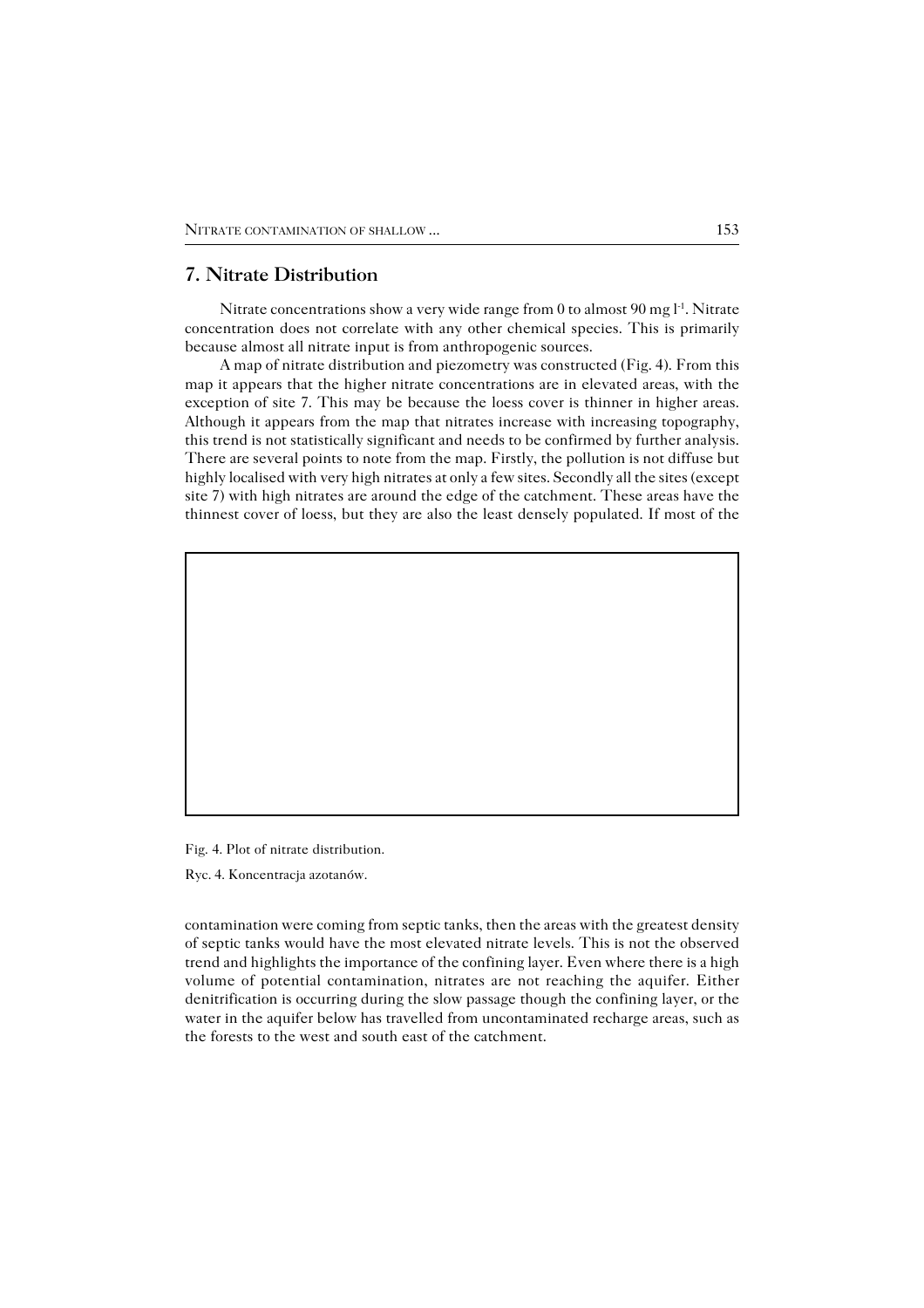The thickness of the loess cover is significant because the time taken for nitrates to travel through the relatively impermeable loess is much longer than the travel time through flysch or molasse. A travel time calculated using chloride tracers and by measuring tritium levels has estimated the downward velocity to be 0.3 to 0.4 m per year (Bury, 1995). This very slow velocity would give ample time for the nitrate to be degraded by bacterial action. It is important to take into account that there may be faster pathways through cracks, tree roots and faults.

The high levels of nitrate at site 7 do not fit in with this theory, since it is positioned in a valley where the loess cover should be at its thickest. A sample taken within a few metres of this site (site 38) has low levels of nitrate, indicating that the contamination has not migrated very far. The well at site 7 may be particularly close to a septic tank, or to another source of nitrate contamination.

Both the evidence from the major ion geochemistry and the nitrate distribution highlight the lack of hydraulic connectivity between the lithologic units. Both the sulphate and the nitrate distribution show highly localised peaks. This indicates that groundwater is not moving rapidly through the aquifer and where contamination occurs, it is not likely to migrate rapidly or very far.

In conclusion, there are probably two factors controlling the nitrate distribution; firstly the thickness of the loess cover and secondly the condition and position of septic tanks. Generally where the loess cover is thick, the nitrate contamination is not reaching the aquifer. However there are exceptions to this where the wells are very close to a source of contamination. More work needs to be done to investigate how often high levels of nitrate are found at high altitudes and how many are just randomly scattered throughout the catchment.

## **8. Potability of groundwater**

The groundwater of the Stara Rzeka catchment is generally of very high quality with low dissolved solids and nitrates. However there are a few notable exceptions. One well (site 4) has a high sulphate concentration of 1592 mg l−1, far above the World Health Organisation (WHO) limit of 400 mg l<sup>-1</sup>. Although this level of sulphate has more affect on the taste of the water rather than major health risks, it is still a cause for concern.

Nitrate levels in the majority of the samples are less than the WHO limit of 50 mg l<sup>-1</sup> but there are 6 samples (sites 1, 7, 14, 15, 59, 60) with high nitrate concentrations, up to almost 90 mg l<sup>-1</sup>. Nitrate concentrations at this level probably do not pose asignificant risk to health but should be monitored to ensure that they do not rise to a dangerous level. There are several other sites with moderately high nitrate levels, between 10 and 50 mg l−1, sites 3, 8, 12, 16, 38, 39, 40 and 43. Although these concentrations are below WHO limits again they should be carefully monitored.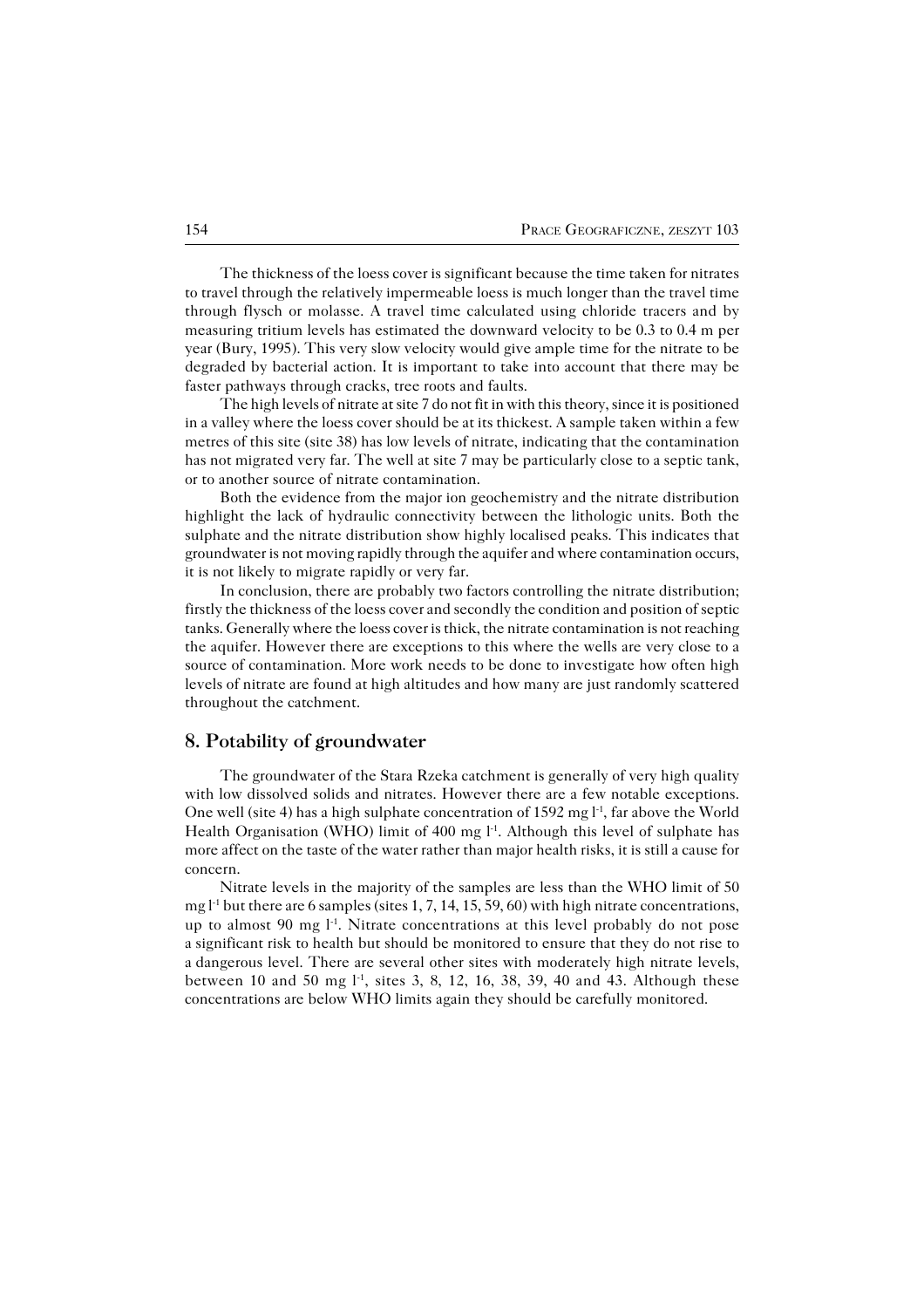### **9. Vulnerability assessments**

A number of systems for assessing vulnerability are available. For the Stara Rzeka catchment, the GOD method devised by Foster (1987) was found to be the most appropriate. An assessment using this method found that where the aquifer is protected by loess, it is not susceptible to contamination. Where there is no loess cover, however, the aquifer has a high vulnerability rating. The aquifer is vulnerable in unconfined areas because the depth to the water table is shallow and the lithology is relatively permeable. The vulnerability assessment is supported by evidence from the contaminant distribution which indicated that the unconfined areas are often contaminated in contrast to the confined areas.

# **10. Recommendations for future research**

Many of the conclusions reached by this investigation are based a small number of samples. To confirm the findings of this study it is necessary to undertake extensive monitoring and to analyse samples from more sites. In particular, the sites where high nitrate concentrations were found should be re−sampled a number of times to monitor whether situation is deteriorating or improving. An investigation into the presence of coliform bacteria in the wells would confirm whether the contamination is coming from septic tanks or otherwise.

The control of lithology on hydrogeochemistry could be assessed by comparing more hydrochemical parameters with the nature of the strata from which samples were collected. Initial results show that there may be a control but more samples need to be analysed to confirm whether this is an actual or just apparent relationship.

This project has shown the need to protect groundwater resources even in low− technology rural areas. This is particularly true where the aquifer has no protection from a confining or semi−confining layer. The only way of preventing contamination from septic tanks from reaching the wells would be to resite the well or the tank. If the farming methods become more intensive, then legislation must be adapted to protect high vulnerability aquifers from becoming irretrievably contaminated.

#### **Acknowledgements**

The authors wish to thank NERC for providing financial support to Jill Ellis throughout the MSc and TEMPUS for financing the expedition to Poland. Thank− you to the staff of the Jagiellonian University for providing data, instruction and invaluable support, in particular; Wojciech Chełmicki, PhD for supervising the project and his help in providing all the background data for this project; Stanisław Leszczyński, PhD for his advice on the geology of the Stara Rzeka catchment, and the staff and students at the Łazy Research Centre for their time and patience when faced with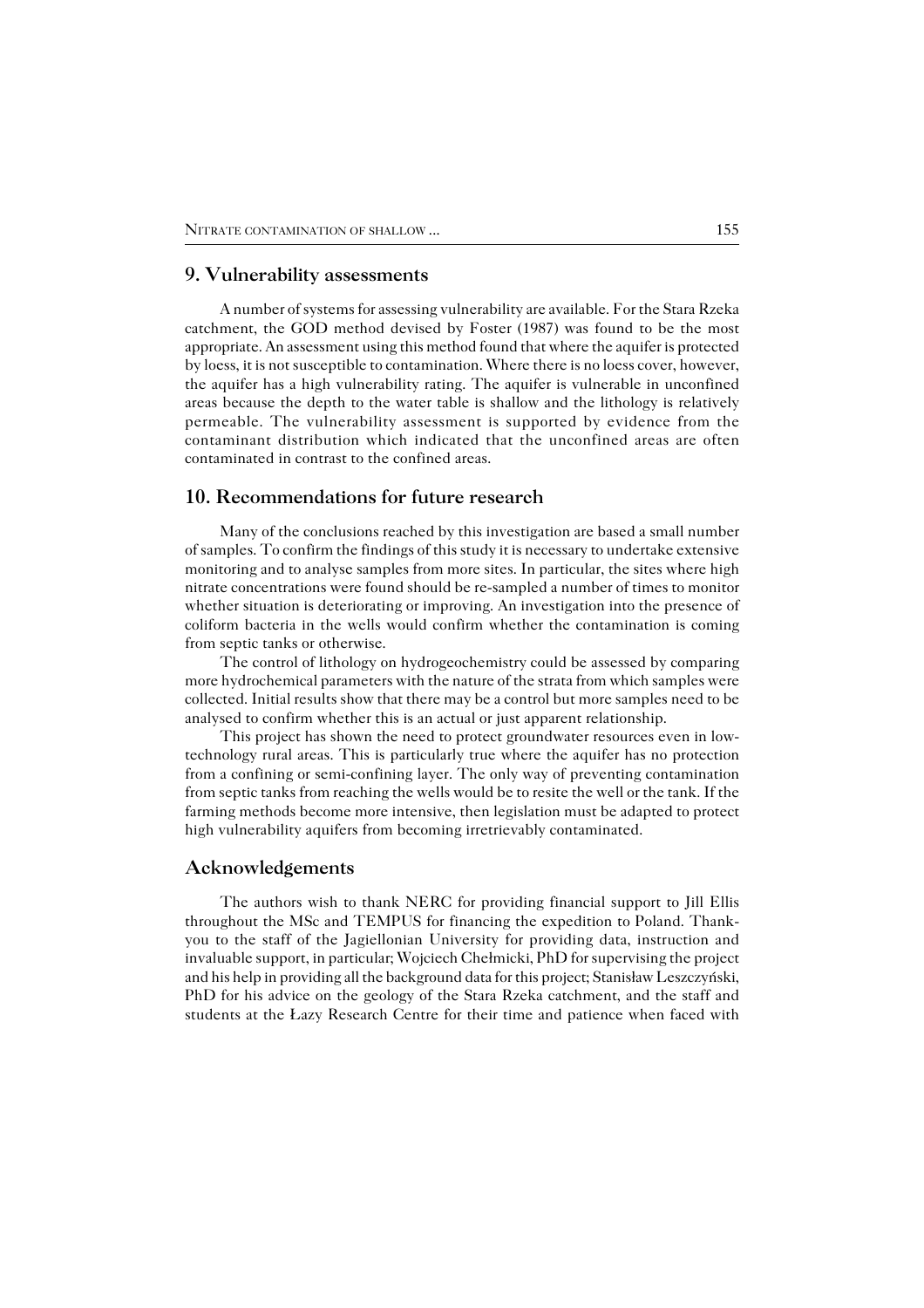endless requests for help, these staff include; Mariusz Klimek, MSc, Anna Tutaj, MSc, Mirosław Żelazny, MSc and Danuta Szewczyk. Thanks are also due to the other students on the Hydrogeology MSc course, in particular Mark Hall for his assistance in Poland.

# **References**

Bonner J. (1996): *Are nitrates good for us?*, New Scientist, 20 July, 17.

- Bury W. (1995): *Prognozowanie pionowej migracji zanieczyszczeń konserwatywnych przez utwory przepuszczalne i półprzepuszczalne przy wykorzystaniu znaczników naturalnych i sztucznych*, Współczesne Problemy Hydrogeologii, t. VII Kraków − Krynica.
- Dahab M.F., Lee Y.W., Bogardi I. (1994): *A rule−based fuzzy−set approach to risk analysis of nitrate− contaminated groundwater*, Water Science Technology, 30, No. 7.
- Foster S.S.D. (1987): *Fundamental concepts in aquifer vulnerability, pollution risk and protection strategy*, Proceedings of the International Conference on Vulnerability of Soil and Groundwater to Pollutants, Noordwijk, The Netherlands.
- Hantzsche N.N., Finnemore E.J. (1992): *Predicting groundwater nitrate−nitrogen impacts*, Ground Water, 30, No. 4.
- Kleczkowski A.S. (ed.) (1990): *Mapa obszarów głównych zbiorników wód podziemnych (GZWP) wPolsce wymagających szczególnej ochrony (1:500 000 )*, Inst. Hydrogeol. i Geol. Inż. AGH, Kraków.
- Kross B.C., Ayebo A.B., Fuortes L.J. (1992): *Methemoglobinemia − nitrate toxicity in rural America*, American Family Physician, 46, No. 1 [Abstract].
- Lance J.C. (1972): *Nitrogen Removal by soil mechanisms*, Journal of Water Pollution Control Federation, 44, No. 4 [Abstract].
- Małecka D., Murzynowski W. (1978): *Rejonizacja hydrogeologiczna Karpat fliszowych*, Instytut Melioracji i Użytków Zielonych, Warszawa, 56, 42.
- Skoczylas−Ciszewska K., Burtan J. (1954a): *Szczegółowa mapa geologiczna Polski, ark. Bochnia, 1:50000*, Inst. Geol., Wyd. Geol. Warszawa.
- Skoczylas−Ciszewska K., Burtan J. (1954b): *Szczegółowa mapa geologiczna Polski, ark. Brzesko, 1:50000*, Inst. Geol., Wyd. Geol. Warszawa.
- Terblanche A.P.S. (1991): *Health hazards of nitrate in drinking water*, Water SA, 17, No.1 [Abstract].
- Walther W. (1991): *The impact of organic manure on groundwater quality*, Deutsche Tierarzliche Wochenschrift, 98, No. 7 [Abstract].